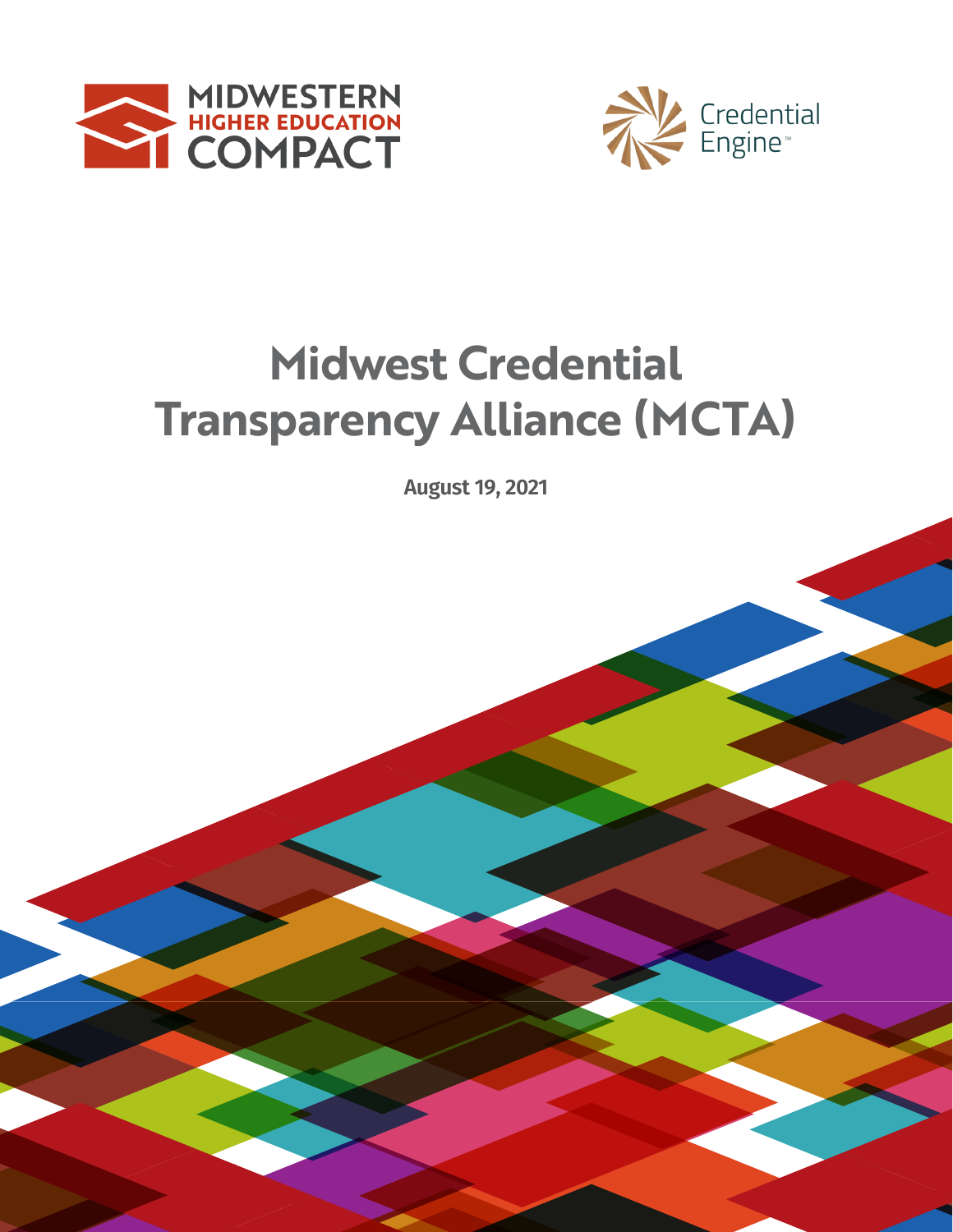# **Table of Contents**

- 2 Agenda
- 3 Presenters
- 5 Extended MHEC and Credential Engine Team
- 5 About MHEC and Credential Engine
- 6 Working Draft Charter
- 8 MCTA Key Terms and Common Acronyms
- 10 MCTA Participants

# **Agenda**

# **Thursday, August 19, 2021**

All times are listed in Central Time.

2:00 p.m. - 2:10 p.m.

*Opening Remarks, (Re)Introductions, and Charter Approval*

- Susan Heegaard, President, MHEC
- Scott Cheney, CEO, Credential Engine
- Jeff Grann, Solutions Lead, Credential Engine

2:10 p.m. - 2:50 p.m.

*Midwestern State Partners Panel Discussion*  Moderator:

• Emilie Rafal, Director of Programs, Credential Engine

Panelists:

- Marcia Black-Watson, Industry Engagement Division Administrator, Michigan Department of Labor and Economic Opportunity-Workforce Development
- Dan Tesfay, Education Team Data Strategist, Ewing Marion Kauffman Foundation
- Ken Sauer, Chief Academic Officer, Indiana Commission for Higher Education
- Tracy Korsmo, Program Manager, North Dakota Information Technology

*Please review the [Indiana Success Story](https://credentialengine.org/success-stories/indiana/) as an example of how a state is advancing credential transparency.* 

2:50 p.m. - 3:05 p.m.

*Share-out of State Initiatives*

• Jennifer Briones, Project Manager, Credential Engine

3:05 p.m. - 3:25 p.m.

*Pathways Action Team Update*

• Jeff Grann, Solutions Lead, Credential Engine

3:25 p.m. - 3:30 p.m.

*Closing Reflections and Next Steps*

• Jeff Grann, Solutions Lead, Credential Engine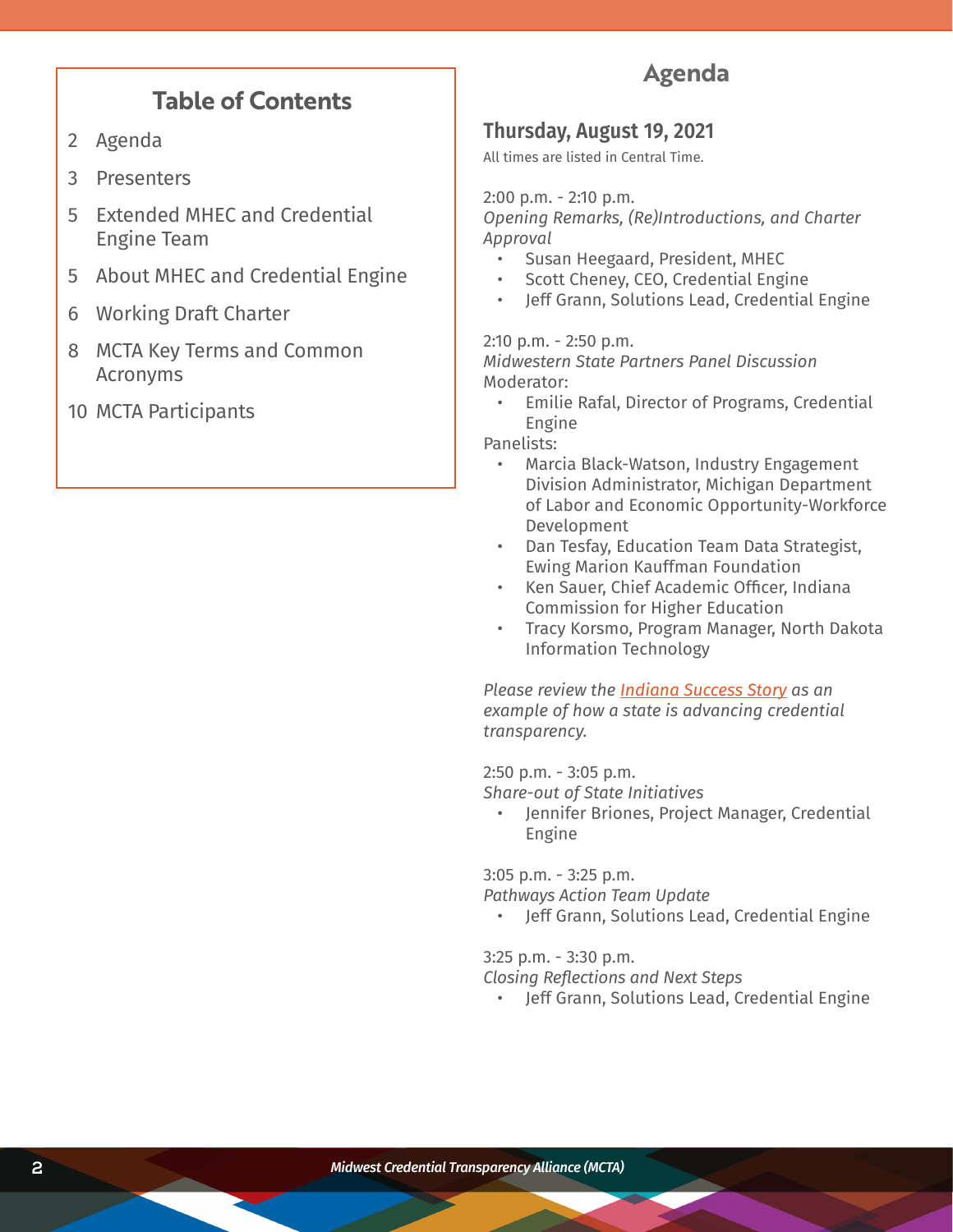# **Presenters**



*Marcia Black-Watson, Michigan Department of Labor and Economic Opportunity-Workforce Development*

Marcia S. Black-Watson serves as the Industry Engagement Division Administrator for the Michigan Department of Labor and Economic Opportunity-Workforce Development (LEO-WD). Ms. Black-Watson leads a team that promotes

demand-driven workforce development strategies to help attract, retain, and develop talent in high growth, high wage industry sectors. The LEO-WD Industry Engagement Division engages employers, the Michigan Works! System; educational entities; economic development, other local, state, and federal partners to execute programs and initiatives that produce successful recruitment, training, placement, and retention outcomes. The division administers programs such as the Apprenticeship State Expansion Grant, Michigan Registered Apprenticeship Innovation Network (MiRAIN), Michigan Youth Apprenticeship Readiness Network (MiYARN), Michigan Statewide Targeted Apprenticeship Inclusion & Readiness System (MiSTAIRS), Business Resource Networks (BRNs), Community College Skilled Trades Equipment Program (CCSTEP), Carl D. Perkins Postsecondary, Going PRO Talent Fund, Michigan Learning & Education Advanced Program (MiLEAP), Michigan Industry Cluster Approach (MICA), Michigan Rural Enhanced Access to Careers in Healthcare (MiREACH) and Talent Development Liaisons (TDLs).

Marcia has worked in the workforce development field since 1998, spearheading a number of state-level taskforces, projects, and initiatives focused on meeting the workforce demands of industry. She has a Bachelor of Arts degree in Materials and Logistics Management with a minor in Accounting from Michigan State University. She is a Certified Business Solutions Professional and serves on several boards and advisory committees, including Center for Advanced Automotive Technology (CAAT) National Visiting Committee; Baker College – College of Business Advisory Board; Flint Genesee Job Corps Industry Advisory Council; and Michigan Academy for Greater Mobility Advancement Governance Board; Michigan Apprenticeship Steering Committee, Inc. (MASCI); and the Michigan Talent Pipeline Management Academy Steering Committee.



# *Scott Cheney, Credential Engine*

Scott Cheney is Credential Engine's first chief executive officer where he leads the organization's efforts to bring transparency to credentials and reveal the marketplace of credentials. Scott has over 25 years of experience in and brings a multi-faceted perspective to, developing the skills of the U.S. workforce to meet the needs of the

economy.

Prior to Credential Engine, he served as the policy director for Workforce, Economic Development, and Pensions for Senator Patty Murray and the Senate Health, Education, Labor and Pensions (HELP) Committee. He led the reauthorization of the country's central workforce development legislation, the Workforce Innovation and Opportunity Act. Scott also led the Senator's work to reauthorize Perkins, expand registered apprenticeships, provide training for ex-offenders to support successful reentry, formalize research and evaluation standards at the Department of Labor, enhance services and resources for dislocated workers, modernize unemployment insurance, and better align workforce and economic development in distressed regions around the country. Previous positions with the Senator's office include serving as a senior advisor on the Senate Budget Committee, and as her staff director for the HELP Subcommittee on Employment and Workplace Safety.

Scott holds a Bachelor of Arts in Philosophy from Carleton College, and a Master of Public Policy degree from Georgetown University.



#### *Jeff Grann, Credential Engine*

Jeff Grann is the Credential Solutions Lead for Credential Engine, where he advances systems of trust that incent adult development and empower learners to reach their potential. He currently works with the higher education industry to advance the goal of publishing to the registry, setting standards, improving data

integration and interoperability, and realizing use cases that improve credential decision making.

Previously, Jeff worked at Capella University on a synergistic mix of academic and technical projects related to competency-based education. From 2005 to 2018, he defined and led the implementation of Capella University's fully-embedded assessment system and its competency map, and most recently served as Academic Director of Assessment and Learning Analytics. He also has several years of teaching experience with traditional college students, adult learners, and higher education professionals. Jeff holds a Ph.D. in Educational Psychology from the University of Minnesota, and works remotely for Credential Engine from White Bear Lake, Minnesota.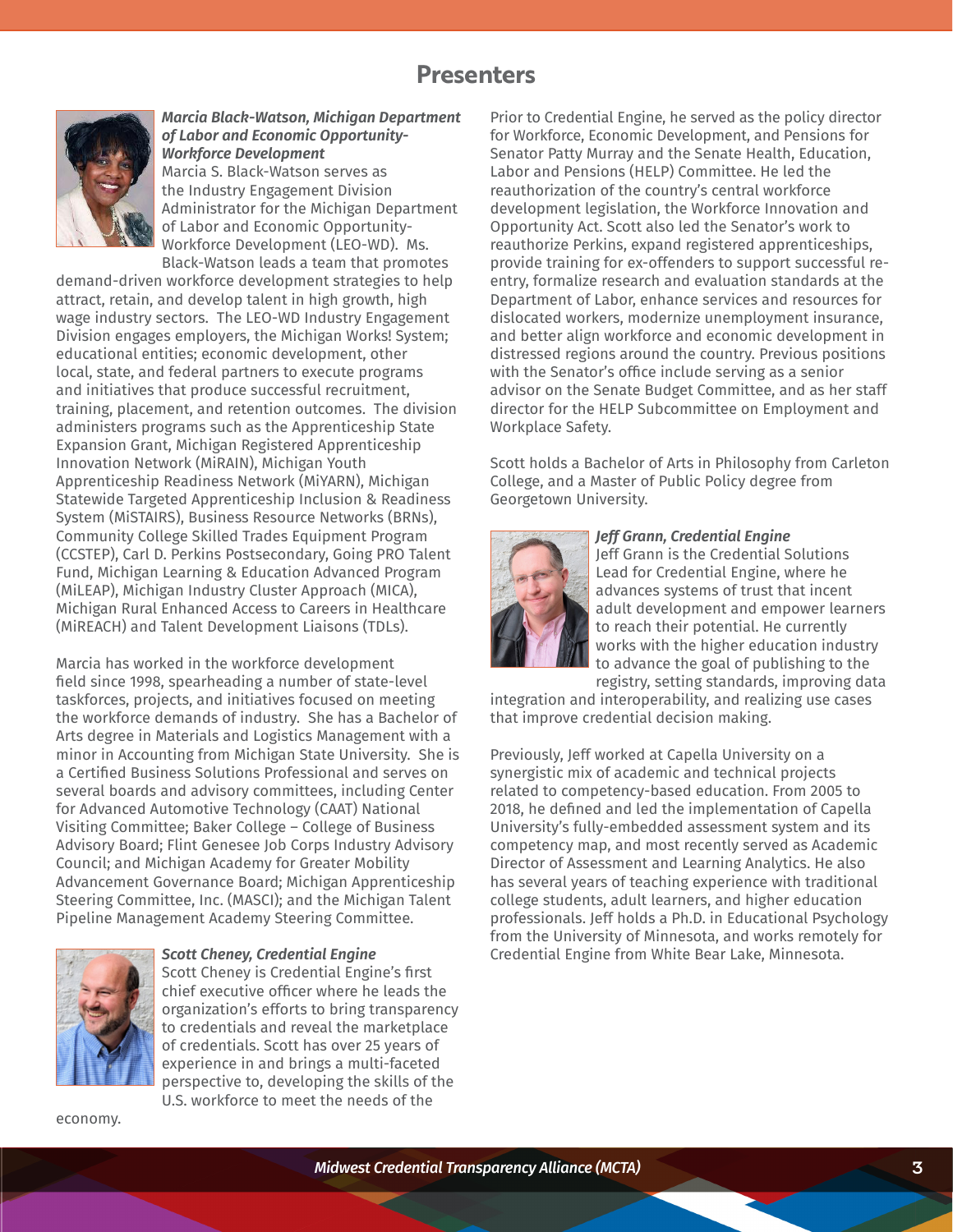# **Presenters (continued)**



#### *Susan G. Heegaard, MHEC*

Susan Heegaard is the president of the Midwestern Higher Education Compact (MHEC). She represented Minnesota, serving on MHEC's Commission as a commissioner alternate from 2004-2009, during her time as commissioner of the Minnesota Office of Higher Education. From 2013-2018, she worked as a senior consultant with HCM

Strategists, a public policy firm, primarily with the Lumina Foundation Strategy Labs, connecting state and system leaders with effective approaches aimed at improved postsecondary education approaches and outcomes. She was also a vice president and education team leader for the St. Paul based Bush Foundation.

Susan has guided policy under two governors and a U.S. senator, worked for the Minnesota Chamber of Commerce, the Minnesota Private College Council, and the Minnesota Planning Agency. She holds a law degree from Mitchell Hamline College of Law and a bachelor's in economics and government. She began working for the Compact in November 2018.



# *Tracy Korsmo, North Dakota Information Technology*

Tracy Korsmo is the ND Statewide Longitudinal Data System Program Manager for the Information Technology Department. His background with the State spans 25 years including software development, data warehousing and IT Director for Public Instruction. The past

10 years specifically with the SLDS team which built a successful K12, postsecondary and workforce data warehouse; integrating the systems and providing services such as Educator and Student/Parent portals, a statewide eTranscript system, public reporting sites and is currently leading the initiative to publish K12 transcripts as digital credential to a student wallet.



# *Ken Sauer, Indiana Commission for Higher Education*

Ken Sauer is Senior Associate Commissioner and Chief Academic Officer of the Indiana Commission for Higher Education and Executive Director of the Indiana Board for Proprietary Education. He also is a member of the Governor's Health Workforce Council, leads Indiana's

inter-agency effort to scale up Credential Engine, serves on numerous Credential Engine work groups and advisory committees, and is a recent past Chair of the Midwestern Higher Education Compact. Previous employers include

the Illinois Board of Higher Education and the National Center for Higher Education Management Systems. He holds a Ph.D. in Government/International Relations from the Claremont Graduate University.



### *Dan Tesfay, Ewing Marion Kauffman Foundation*

Dan Tesfay is the Data Strategist on the Education Team at the Ewing Marion Kauffman Foundation. He is working to reimagine education data collection and analysis in the Kansas City metro to support the Foundation's Real World Learning Initiative. Prior to joining

Kauffman, he was Director of Data and Analytics at Education Cities where he led data management and website design for the Education Equality Index. Dan's previous experience conducting market research for Fortune 100 companies informs his belief in data as the most powerful tool for collective learning and personal decision making. He has a Master of Public Affairs from the Lyndon B. Johnson School of Public Affairs at the University of Texas at Austin and a Bachelor of Arts in government and sociology from the University of Texas at Austin.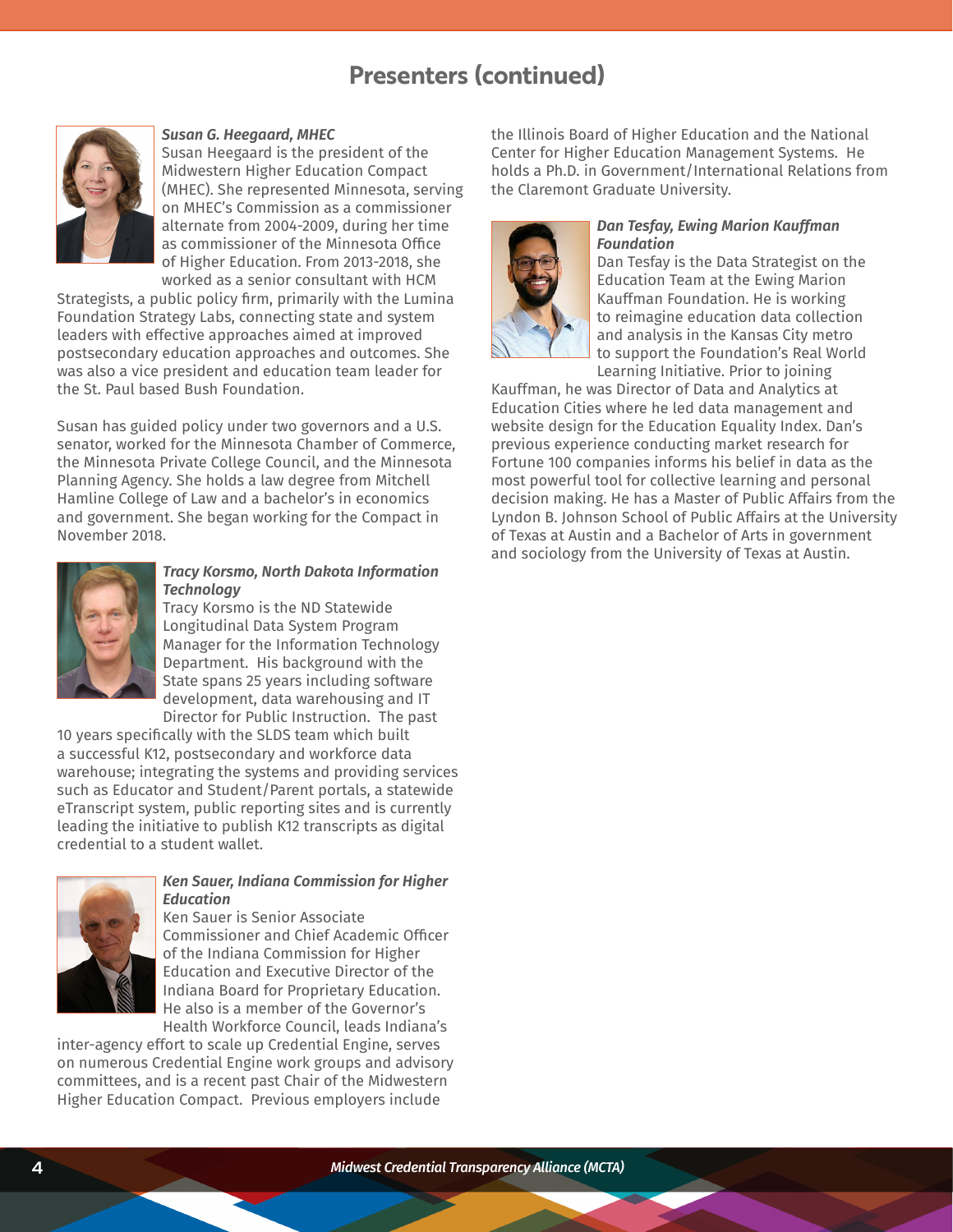# **Extended MHEC and Credential Engine Team**

# *Sara Appel, MHEC*

Sara Appel serves as the Associate Director, Policy and Research Initiatives, in this role she manages the Multi-State Collaborative on Military Credit and the Midwest Student Exchange Program. She has been working with student service members in higher education for over 20 years and has experience in grant writing and program management. Prior to her working for the Compact, Sara was the academic programs manager at the Indiana Commission for Higher Education. She has an undergraduate degree in Secondary Education and a master's degree in history with an emphasis on research. Both degrees are from Southeast Missouri State University in Cape Girardeau.

# *Jennifer Briones, Credential Engine*

Jennifer Briones is the Project Manager for Credential Engine where she manages state and regional scaleup projects, explores expansion opportunities, and supports program and partnership development. Before joining Credential Engine, she was a Policy and Advocacy Associate at the Data Quality Campaign (DQC)–a nonprofit organization that works to ensure students, parents, educators, and policymakers have the right information to make decisions.

Jennifer holds a Bachelor's degree from Loyola University Maryland in Political Science and Writing and a Master of Public Policy degree from the George Washington University, where she co-founded the Women's Leadership Fellows program.

# *Emilie Rafal, Credential Engine*

Emilie Rafal is the Director of Programs for Credential Engine. In this capacity, she develops and manages state and regional scale-up projects, oversees sector transparency initiatives, and leads special projects. Emilie began her work with this project as a Research Associate for the Credential Transparency Initiative through the George Washington University Institute of Public Policy, where she worked with credentialing organizations to test the CTDL and prototype search application during its pilot phase. She holds Bachelors degrees from the College of William & Mary in Psychology and Women's Studies and a Master's of Public Policy from the George Washington University, where she served as co-chair of the diversity & inclusion committee.

# **About MHEC**

MHEC brings together Midwestern states to develop and support best practices, collaborative efforts, and costsharing opportunities. Through these efforts it works to ensure strong, equitable postsecondary educational opportunities and outcomes for all.

MHEC is comprised of member states from the Midwestern United States. MHEC works with and for a variety of stakeholders within and across member states, including higher education system leaders, state policymakers, legislators, and institutional leaders, while always maintaining a focus on students and their success. MHEC is a 501(c)3 entity statutorily-created in each of its member states which include: Illinois, Indiana, Iowa, Kansas, Michigan, Minnesota, Missouri, Nebraska, North Dakota, Ohio, South Dakota, and Wisconsin. MHEC's office is headquartered in Minneapolis. [https://www.mhec.org](https://www.mhec.org/)

# **About Credential Engine**

Credential Engine is a non-profit whose mission is mapping the credential landscape with clear and consistent information to fuel the creation of resources that make it easy for people to find the pathways that are best for them.

<https://credentialengine.org>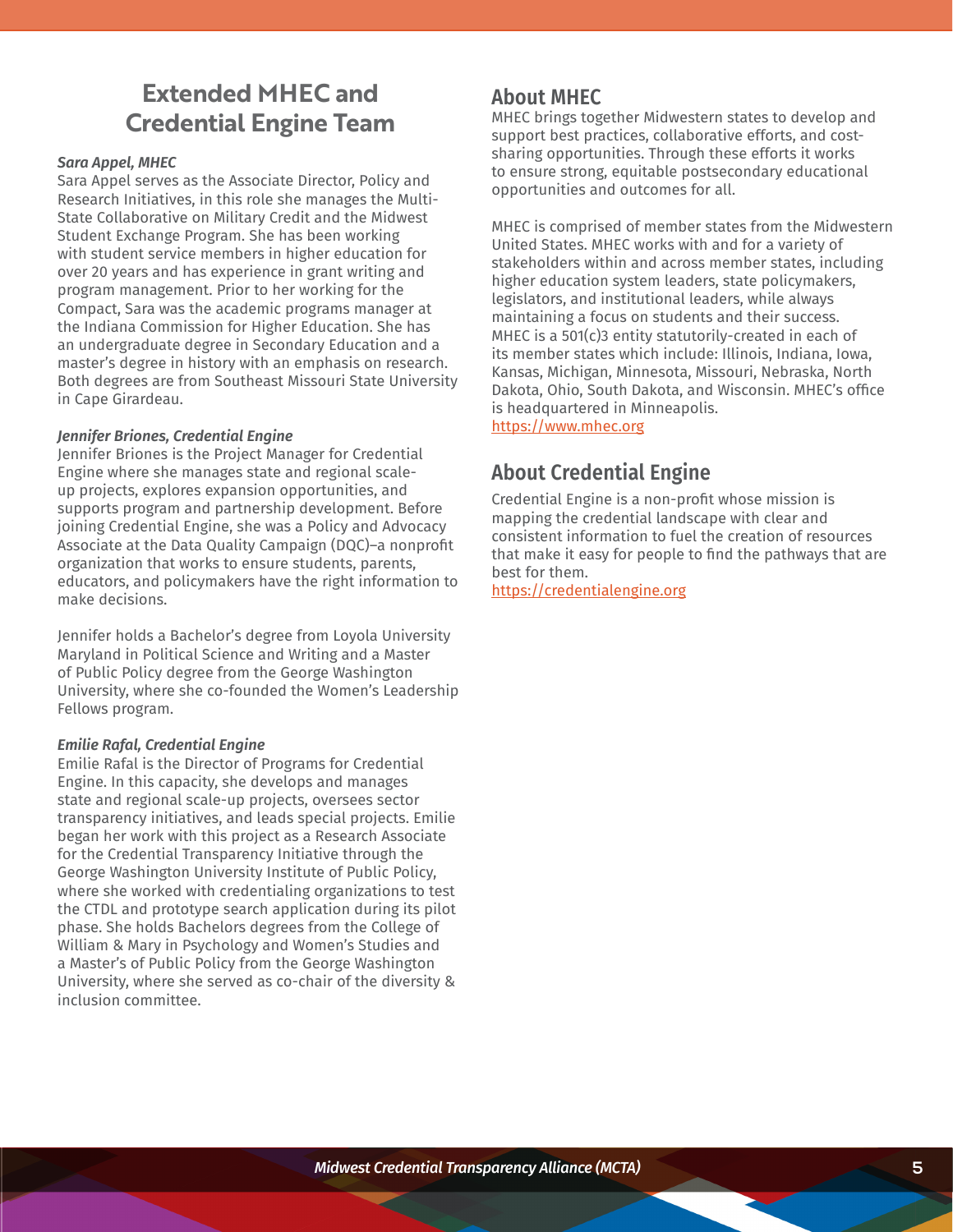# **Working Draft: Charter**

Please note that this is a working draft of the MCTA Charter. We are seeking your feedback and input as we refine and *update the document.*

# **What is it?**

The Midwest Credential Transparency Alliance (MCTA) is a regional alliance focused on advancing credential transparency in service of learners, workers, educators, employers and policymakers across the Midwest. Credential transparency is an approach to making essential information about credentials and competencies public, easily accessible, and actionable so that credentials can be better understood and pursued based on what it takes to earn them, what they represent, and the jobs they can lead to. We seek to reduce barriers to information, ensuring that all individuals have equitable access to the full range of learning, advancement, and meaningful career opportunities in the region.

The MCTA operates by hosting regular convenings to

- 1. Network (identify common challenges, project consulting, mentorship)
- 2. Create new resources (guidance, blogs, webinars, reports)
- 3. Form action teams (technical & business requirements, policy, research)
- 4. Advance dissemination (celebrate accomplishments, presentations, articles, social media).

The MCTA welcomes a wide range of participants, whether new to this effort or well underway, including individuals representing state agencies, secondary education providers, postsecondary education providers, employers, quality assurance organizations, workforce development agencies, and more.

# **Why does it matter?**

America is searching for ways to help students and workers find the most efficient and cost-effective pathways to secure the right skills and credentials that lead to good jobs, but right now the learn and work ecosystem is fragmented and information about credentials is confusing and inconsistent. In the Midwest, states are working to break down data silos to empower an estimated 35 million workers in the region. This work entails advancing a linked open data strategy to consistently describe for the public the key attributes of about 150,000 credential offerings, such as their associated competencies, quality indicators, costs, transfer value, occupational codes, pathways, outcomes, and more. This information is critical for answering many basic questions, such as:

- **Career pathways:** What do I want to do? What are my options? How can I get started? What's the sequence? What are the benefits? Will this be a good fit for me?
- **Enrollment decisions:** What's the experience like? How much will it cost? How long will it take? How are these programs different? How effective has this offering been for people like me?
- **Transfer and prior learning assessment:** What are my options for transferring? How can I obtain advanced standing? Will my existing credits apply to program requirements? Will I lose any time or money?
- **Verifiable achievements:** Are my demonstrated skills and competencies valuable to employers? How can I communicate my achievements to others? How can I secure or advance my career?

The work of defining, accessing, combining, describing, sharing, and comparing information about credentials is difficult and too often falls upon isolated individuals with limited context, resources, or support. Credential transparency reduces barriers to information and makes opportunities more equitably attainable. For too long, gaining information about credentials has depended on personal social networks, wealth, and access to institutions, compounding structural inequities. Transparent access to information about credentials and their value can be a crucial element of working to dismantle systems that have created the racial bias we see today. The MCTA accelerates the midwest region's ability to ensure the public can access the information about credentials that opens their eyes to the full range of opportunities for learning, advancement, and meaningful careers.

# **Who does it?**

The MCTA is an alliance of people working toward credential transparency – at all stages and steps – from across the Midwest region. Given the broad range of work required to advance credential transparency, the community is intentionally eclectic and open so that it can collectively build a fully-informed, end-to-end network of aligned practitioners.

Anyone can be a credential transparency champion.

 **State government officials** (Legislators, leaders, Governor's office staff, and staff connected with state education and workforce departments, agencies, & commissions) can set policies, procedures, and strategic guidance to facilitate publishing credential information to the Registry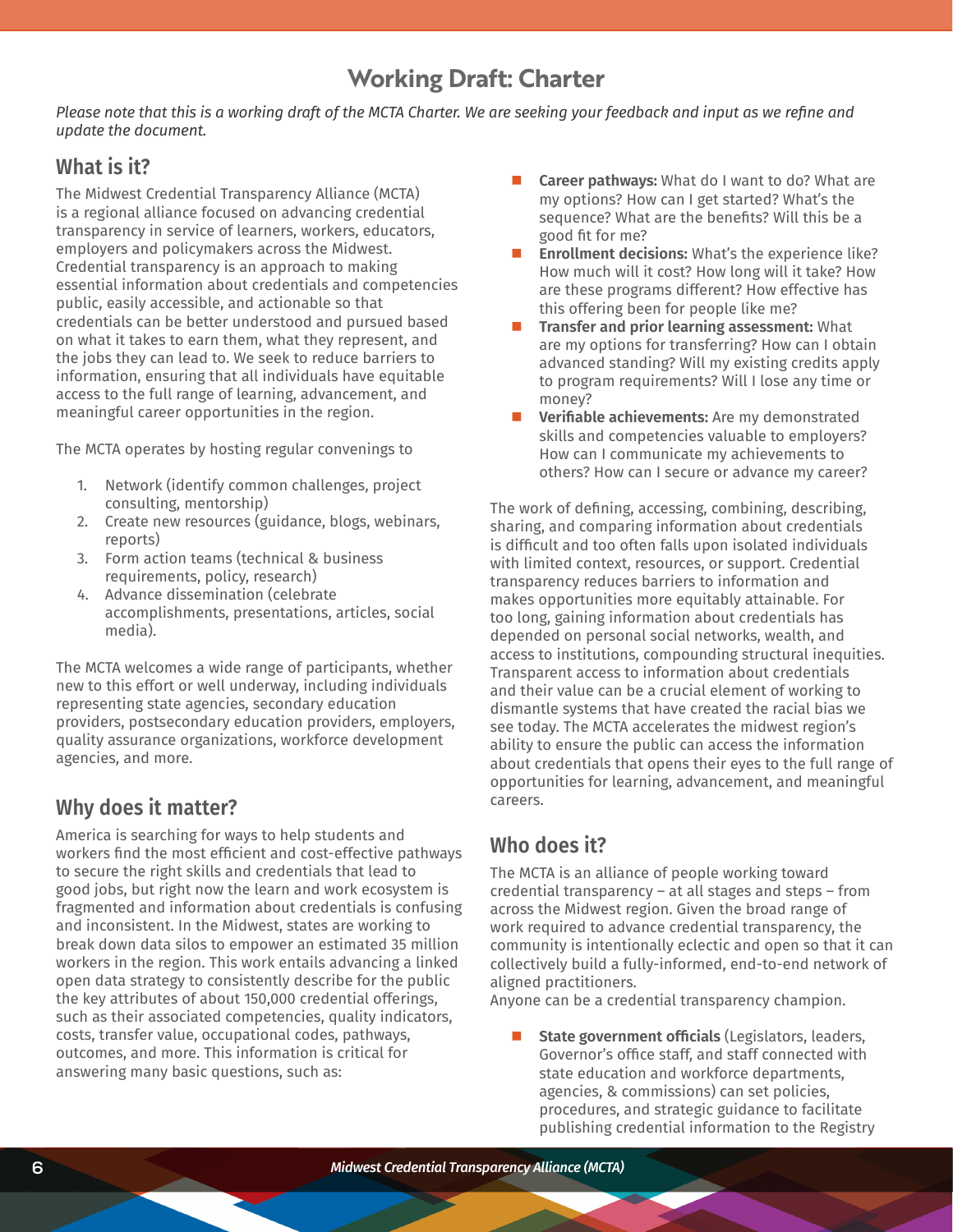# **Working Draft: Charter**

- **Secondary and postsecondary credential providers** (Presidents, chief academic officers, superintendents, principals, provosts, deans, career services staff, academic affairs staff & faculty) can use the many tools available for publishing detailed credential information to the Registry
- **Data managers** (Chief technology officers, chief data officers, business analysis, institutional researchers, registrars) can advance interoperability and benchmark their technical systems for emerging use cases
- **Business community** (Hiring managers, human resources staff, economic developers, workforce training professionals, & chambers of commerce) can discover aligned credential and competency pathways to fill critical positions

The MCTA welcomes a broad range of practitioners interested in this type of work and benefits from everyone's perspective.

# **How does it work?**

The MCTA builds on, and accelerates, the Midwest region's focus on credential transparency by providing a loose structure for connecting distributed practitioners. The MCTA meets quarterly using Zoom and intends to host an annual in-person convening. Some topics require focused small group discussions, and the MCTA also supports volunteer action teams that meet more frequently between quarterly meetings. All convenings are open to the entire MCTA community.

There are many ways to connect with the MCTA. Simply attending the convenings regularly helps increase awareness of the value of credential transparency and its benefits for students, workers, employers, educators, policymakers, and others. Volunteers can also engage in more substantive ways by sharing their own credential transparency successes and challenges with others, such as by giving a presentation, writing a blog article, or contributing to a new shared resource. The MCTA supports all of these advances by providing a helpful forum and supportive network for your credential transparency efforts. All contributions are valued, needed, and celebrated.

The MCTA also works as a group to identify technical and business requirements for the procurement of tools and services related to credential transparency, such as the issuing of digital credentials, career planning and pathway services, transfer and prior learning assessment services, credential data management services, and more. Prioritized master contract opportunities will be advanced through competitive RFP processes in order to spur supportive technologies at negotiated prices.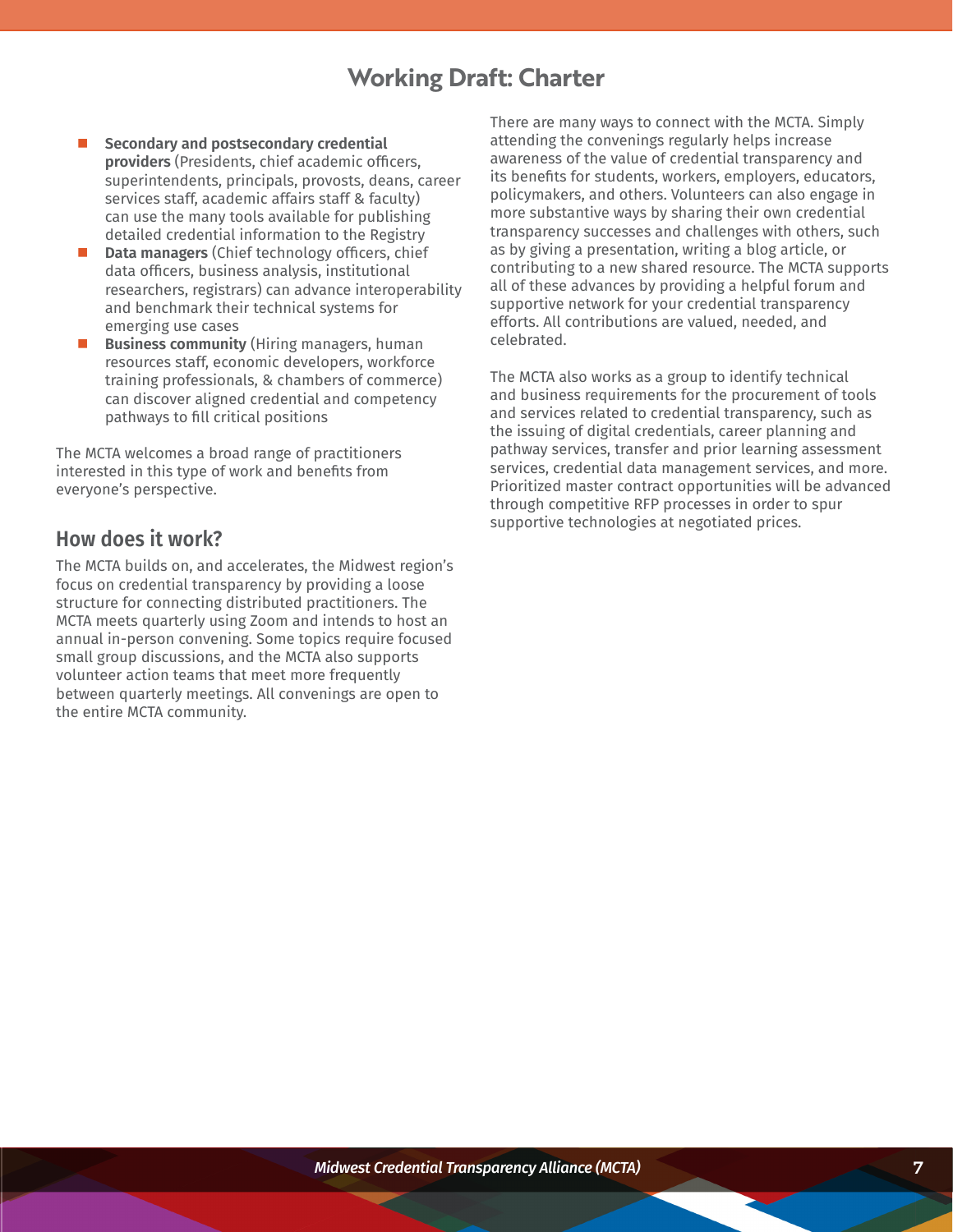# **MCTA Key Terms and Common Acronyms**

### *Application Programming Interface (API)*

A computing term used in this context to denote how data are transferred between computers on the web. An API permits data to be exchanged automatically based on predetermined business rules and thereby reduce the amount of work required to publish and/or consume data.

#### *Commissioner*

MHEC is governed by a 60-member commission. Each member state has five appointed commissioners: the governor or the governor's designee; two legislators, one from each house; and two other at-large members, at least one of whom shall be selected from the field of higher education.

### *Consuming*

In this context consuming refers to pulling data from the Credential Registry, often via an API. This is a fairly common activity for many technical applications and usually involves integrating the data with an existing user interface for display.

#### *Convening*

MHEC convening empowers the member states of the Compact to connect for the purpose of exchanging expertise, sharing ideas and experiences, and collaboratively pursuing efforts that help further higher education. This convening builds cooperation around important and emerging issues in higher education and leads to many initiatives and activities that produce a variety of outcomes and results ranging from the dissemination of knowledge and expertise about practical solutions, to leveraging the collective purchasing power of the region to achieve efficiencies and savings.

### *Credential*

Credential Engine uses the term "credential" broadly. It refers to diplomas, badges, certificates, apprenticeships, licenses, certifications and degrees of all types and levels. Each credential represents unique competencies that signal what a holder can do in the workforce.

#### *Credential Engine Technical Site*

Credential Engine maintains an extensive set of resources including handbooks, term definitions, projects, release histories, and more at [https://credreg.net.](https://credreg.net)

#### *Credential Finder*

A web application maintained by Credential Engine for viewing the data in the Credential Registry. For more information, visit <https://credentialfinder.org>.

#### *Credential Registry*

A cloud-based repository that collects, maintains and connects information on all types of credentials—from diplomas, certificates and apprenticeships to certifications, licenses and degrees of all types and levels. The registry holds detailed information in an easily-accessible format. Users can explore competencies, learning outcomes, upto-date market values and career pathways.

### *Credential Transparency Description Language (CTDL)*

An open-source language that lets states identify, describe, organize and compare credentials with uniformity, making it easier to match educational programs with careers. The CTDL is licensed under a Creative Commons Attribution 4.0 International License and publicly available at <https://credreg.net/ctdl/terms>.

# *Eligible Training Provider List (ETPL)*

Every state is required to develop a list of training providers that have been approved for federal funding under the Workforce Innovation and Opportunity Act. This list must be accessible to the public so consumers interested in postsecondary education can find those opportunities.

### *JSON-LD*

A specification that enables a standardized way to express RDF data. All Credential Registry information is in JSON-LD format.

#### *Master Agreement*

A master agreement is a contract made available across the region that leverages the expertise and buying power of the eligible organizations within the region and is competitively solicited using a team comprised of multiple institutional subject matter experts. Higher education institutions (public and private not-for-profit) within the member states of MHEC are eligible to use all MHEC contracts. Additionally, most of the technology contracts are available for use by member state K-12 districts and schools; cities, counties, local subdivisions; state government; and non-profit organizations (educationrelated only).

#### *Production*

A computer software term referring to the environment used to deploy or deliver applications to their intended users.

#### *Publishing*

In this context publishing refers to pushing data into the Credential Registry. This is a common activity for many technical applications and usually involves integrating the data with an existing user interface for display.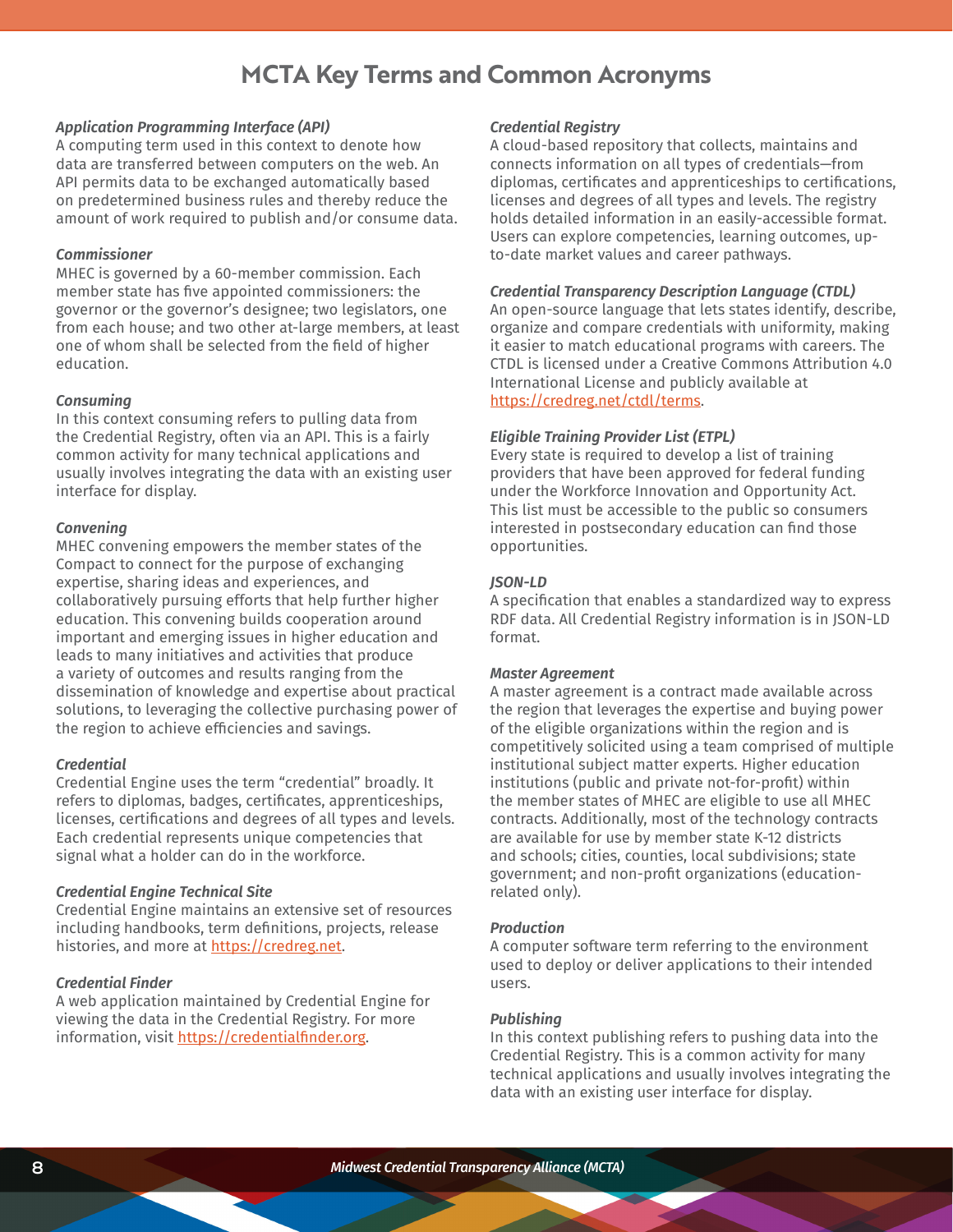# **MCTA Key Terms and Common Acronyms**

## *P-20W Data System*

Infrastructure that securely brings together specific data so leaders, practitioners and community members can better understand educational opportunities and pathways. Key sectors include early childhood, K–12 and postsecondary education and the workforce.

### *Regional Education Compacts*

For more than half a century, most states have been collaborating with other nearby states through interstate higher education compacts. While many people within American higher education may not be familiar with these collaborative activities, four regional compacts – the Midwestern Higher Education Compact (MHEC), the New England Board of Higher Education (NEBHE), the Southern Regional Education Board (SREB) and the Western Interstate Commission for Higher Education (WICHE) – have helped states, and the public and private institutions within the states, work cooperatively to expand access and excellence within their regions. These regional compacts provide a range of programs and services, including student exchange programs that provide lower-cost access to programs present in one state but not another; collective purchasing initiatives for computer hardware and software, institutional property liability insurance, and student health plans; and policy analysis and research, including comparative economic and demographic analyses. The compacts have worked together where their partners -- states or the institutions within states -- deem collaboration to make sense. From [https://nc-sara.org/](https://nc-sara.org/regional-education-compacts) [regional-education-compacts](https://nc-sara.org/regional-education-compacts).

### *Resource Description Framework (RDF)*

A standard model for data interchange on the web developed by W3C. The "triple" is the basic grammatical construct in making RDF data assertions about "things" and consists of three components: a subject, a predicate and an object. CTDL is built on the principles of RDF.

#### *Request for Information (RFI)*

A Request for Information (RFI) is a common business process whose purpose is to collect written information about the capabilities of various suppliers. For more information, visit [https://www.naspo.org/Toolbox%20](https://www.naspo.org/Toolbox%20Issue%204.pdf.) [Issue%204.pdf.](https://www.naspo.org/Toolbox%20Issue%204.pdf.)

#### *Request for Proposals (RFP)*

The Request for Proposal (RFP) is a document that solicits proposals, often made through a bidding process, by an agency or company interested in procurement of a commodity, service, or valuable asset, to potential suppliers to submit proposals. For more information, visit <https://www.naspo.org/Toolbox%20Issue%204.pdf>.

#### *Roadmap to Credential Transparency for States*

A sequence of 10-steps to help state leaders begin and advance credential transparency. The roadmap is supplemented by a detailed Action Guide, Exemplars, Policy Briefings, and a Toolkit of resources that includes guiding materials to inform the work. For more information, visit [https://credentialengine.org/state](https://credentialengine.org/state-partnerships)[partnerships](https://credentialengine.org/state-partnerships).

#### *Sandbox*

A technical resource, or "environment", for IT programmers to test publishing and consuming data with the Credential Registry. The sandbox is configured to mimic the production environment. The data in the sandbox environment is not public or preserved as it is often "test" data used for developmental purposes.

# *Stackable Credentials*

Stackable credentials allow people to accumulate (or "stack") learning experiences and credentials over time to help them earn a higher-order credential or four-year degree. Stackable credentials can help individuals move along education and career pathways that lead to higherpaying jobs. (Also referred to as "embedded" credentials when these stacking opportunities are intentionally integrated into college curricula).

#### *Standards*

The word "standards" is used in at least two distinct ways with regards to educational technology; 1) an intended academic or curricular objective for students, and 2) a consistent, and often certified, implementation of a technical or business process.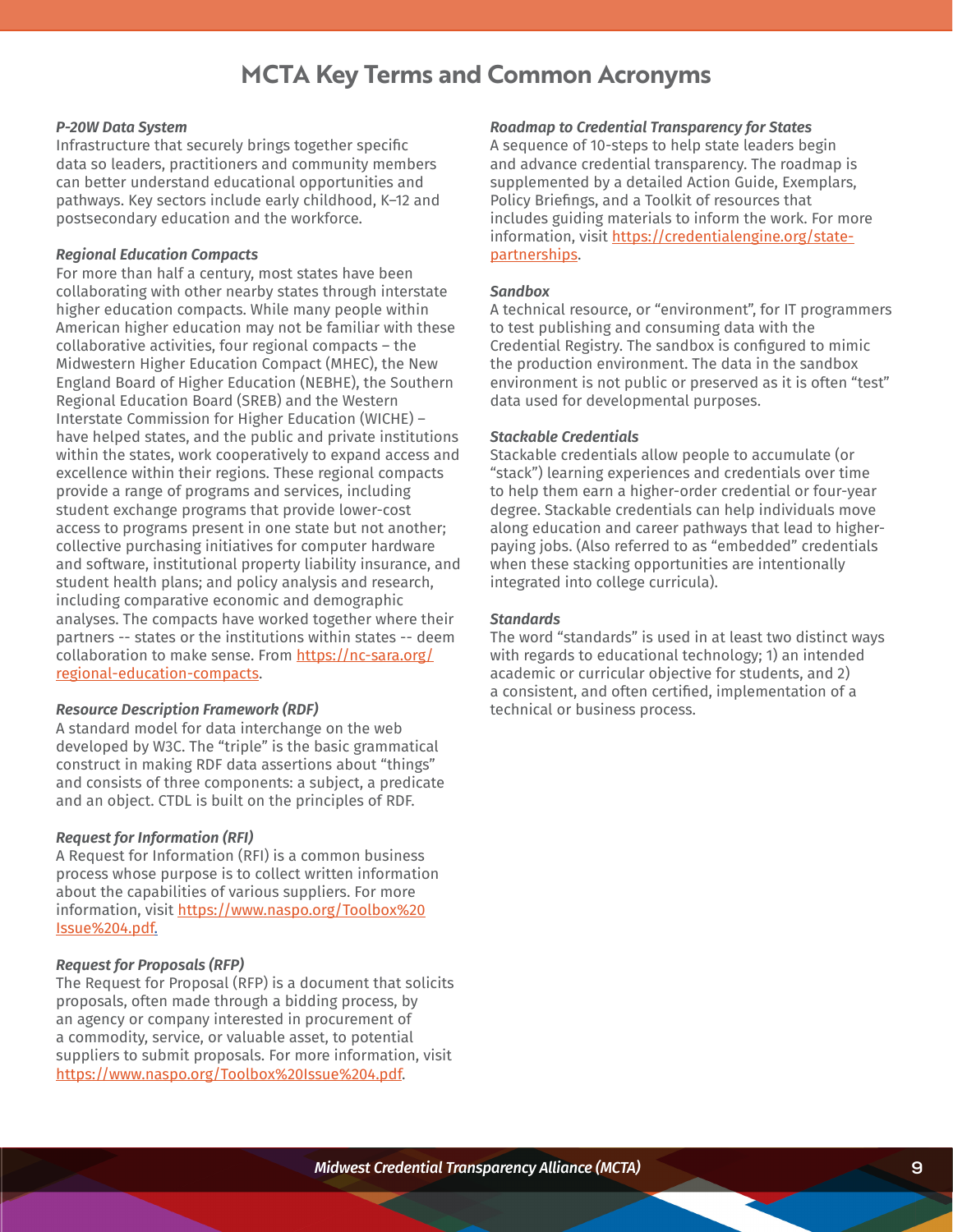# **MCTA Participants**

*\*Denotes Pathways Action Team*

### **ILLINOIS**

Mark Burgess, Illinois Department of Commerce and Economic Opportunity\*

Joanne Ivory, William Rainey Harper College Catherine Kissling, Lake Forest Graduate School of

Management

Michael Rose, Morton College Shaista Saiyed, Illinois State Board of Education\*

Michelé Smith, William Rainey Harper College Natasha Telger, Southern Illinois University

# **INDIANA**

Dawn Clark, Indiana Commission for Higher Education\* Amy Coots, Vincennes University

Jake Docking, Independent Colleges of Indiana

Jessica Gray, Indiana Department of Workforce Development Beth Meguschar, Indiana Department of Workforce

Development\*

Marilyn Pitzulo, Indiana Department of Workforce Development\*

Ken Sauer, Indiana Commission for Higher Education\* Jillian Scholten, Indiana Commission for Higher Education\* Patti Shields, Ivy Tech Community College of Indiana-

Valparaiso Campus\*

David Wantz, Independent Colleges of Indiana Pam Warner, Indiana Department of Workforce Development\*

# **IOWA**

Rachel Boon, Iowa Board of Regents Todd Brown, Iowa College Aid Jathan Chicoine, State of Iowa Kelly Friesleben, Iowa Department of Education\* Olivia Madison, Iowa State University Michelle McNertney, Iowa Workforce Development Paula Nissen, Iowa Department of Education\*

# **KANSAS**

Charmine Chambers, Kansas Board of Regents Cynthia Farrier, Kansas Board of Regents\* Marti Leisinger, Kansas Board of Regents\* Nathan Snyder, Kansas Board of Regents\* Helen Van Etten, Kansas Board of Regents

#### **MICHIGAN**

Chad Arney, Michigan Technological University Carol Bale, Western Michigan University Lori Crose, Oakland University David Eisler, Ferris State University\* Ahmad Ezzeddine, Wayne State University\* Darwin Glassford, Kuyper College Jennifer Hegenauer, Ferris State University Anne Hitt, Oakland University Theresa Jacques, Michigan Technological University Brandy Johnson, Michigan Department of Labor and Economic Opportunity

Simone Jonaitis, Grand Valley State University\* Michael Kelly, Wayne State University\*

### **MICHIGAN (CONTINUED)**

Brian Knetl, Grand Rapids Community College Tapia Miah, Michigan Department of Labor and Economic Opportunity\* Erica Orians, Michigan Community College Association\* Melissa Peraino, Grand Valley State University Bill Pink, Grand Rapids Community College Jeni Spaulding, Michigan Department of Labor and Economic Opportunity\* Deedee Stakley, Ferris State University\* Vern Westendorf, Michigan Department of Labor and Economic Opportunity Matt Zeig, Oakland University\*

# **MINNESOTA**

Connie Bernardy, Minnesota House of Representatives Alison Groebner, Minnesota Private College Council Shawn Haag, University of Minnesota\* Sara Leiste, Metropolitan State University Kathleen Misukanis, Rasmussen University-Bloomington Jess Niebuhr, Minnesota State Colleges and Universities\* Christen Pentek, Minnesota Department of Employment and Economic Development\*

Mary Rothchild, Minnesota State Colleges and Universities Laura Sankovich, Capella University\*

# **MISSOURI**

Alicia Erickson, Missouri Department of Higher Education & Workforce Development\*

Jacob Fling, Truman State University

Kevin Minch, Truman State University\*

Sarah Salmons, Missouri Department of Higher Education & Workforce Development\*

Jaron Vail, Missouri Department of Higher Education & Workforce Development\*

# **NEBRASKA**

Mike Baumgartner, Nebraska Coordinating Commission for Postsecondary Education\* John Cavanaugh, Nebraska Legislature Steven Duke, University of Nebraska System Kathleen Fimple, Nebraska Coordinating Commission for Postsecondary Education

Deborah Frison, Nebraska Coordinating Commission for Postsecondary Education

April Paschall, University of Nebraska at Omaha

# **NORTH DAKOTA**

Kyle Davison, North Dakota Legislature

Davonne Eldredge, North Dakota Department of Public Instruction

Tracy Korsmo, North Dakota Information Technology\* Mike Paolini, North Dakota State College of Science Rebecca Ringham, Minot State University\* Steve Snow, North Dakota Department of Public Instruction Alicia Uhde, Bismarck State College\* Sara Vollmer, Bismarck State College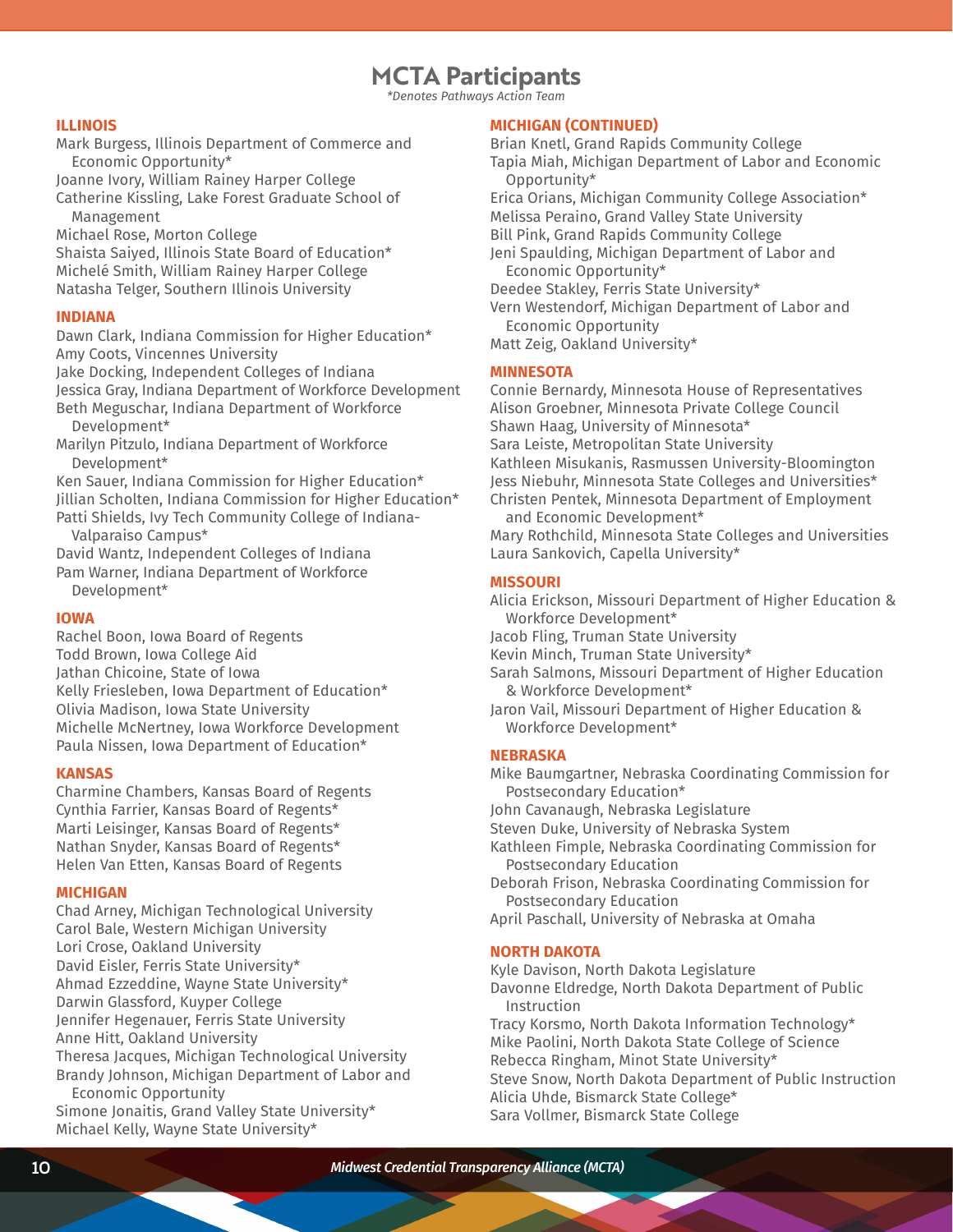# **MCTA Participants (continued)**

*\*Denotes Pathways Action Team*

### **OHIO**

Cheryl Brilmyer, Ohio State University Gary Cates, Ohio Department of Higher Education\* Paula Compton, Ohio Department of Higher Education\* Mike Duffey, Ohio Department of Higher Education Robert Griffiths, Ohio State University Tara Hudson, Kent State University\* Stephanie McCann, Ohio Department of Higher Education\* Ted McKown, Kent State University\* Cheri Rice, Ohio Department of Higher Education\* Janet Staderman, University of Cincinnati\* Thomas Sudkamp, Ohio Department of Higher Education\* Nikki Wearly, Ohio Department of Higher Education\* Mitch Wilson, Ohio Department of Higher Education

# **SOUTH DAKOTA**

Mike Butts, Lake Area Technical College\* Terri Cordrey, Lake Area Technical College \* Scott DesLauriers, South Dakota Board of Technical Education\* Carol Grode-Hanks, Mitchell Technical Institute\* Eric Schultz, Lake Area Technical College Marli Wiese, South Dakota House of Representatives

### **WISCONSIN**

Andrea Deau, University of Wisconsin-Madison

Connie Hutchison, State of Wisconsin Higher Educational Aids Board

Laura Kite, University of Wisconsin Extended Campus Nichole LaGrow, University of Wisconsin-Green Bay\* Sean Nelson, University of Wisconsin System

Administration

Ben Passmore, University of Wisconsin System Administration

Laura Pedrick, University of Wisconsin-Milwaukee\* Chrystal Seeley-Schreck, Wisconsin Technical College System

Karin Smith, Wisconsin Department of Public Instruction

# **NATIONAL & REGIONAL**

Rod Angulo, Duoc UC Nori Barajas, InStride Sarah Cacicio, Digital Promise Drew Ceccato, The Markle Foundation\* Karis Chang, Riiid Labs Tara Conrad, National Student Clearinghouse Sarah Cunningham, American Council on Education Joanne Duklas, Duklas Cornerstone Consulting Inc. John Frank, Vantage Point Joshua Gage, Vantage Point Matt Gee, Brighthive Larry Good, Corporation for a Skilled Workforce Josie Goytisolo, CODeLLA Tom Green, AACRAO\* Nick Hathaway, ELocker\* Naghmeh Heil, Macmillan Laura Heller, Midwest Urban Strategies Terry Holliday, GoEducate

# **NATIONAL & REGIONAL (CONTINUED)**

Kathleen Houlihan, Dream2Career, LLC\* Colin Hutchison, National Student Clearinghouse\* Sally Johnstone, NCHEMS Nan Kalke, Higher Education Licensure Pros, LLC\* Sarah Kiley, Parchment Becky Klein-Collins, CAEL Radhika Krishnadas, LSU Online and Continuing Education Natasha Labos, The Myers-Briggs Company Patrick Lane, Western Interstate Commission for Higher Education Jessica Langley, National Healthcareer Association Carolynn Lee, Ascendium Education Group Sarah Leibrandt, Western Interstate Commission for Higher Education\* Mark Leuba, IMS Global Learning Consortium Kimberly Linson, RANDA Solutions Terence Ma, PlaceNets Consulting Joshua Marks, Public Consulting Group (PCG)\* Gwen Marsh, XAP Corporation (Partner of ND Dept of CTE) Kevin Martin, Parchment Rick Mathieu, PSI Services Michael McKenzie, Vantage Point Gloria McMahon, R & A Solutions, Inc. Sarah Miller, Federal Reserve Bank of Atlanta Linda Molnar, NSF Amy Morys, CAEL Greg Nadeau, Public Consulting Group Samantha Norris, Leepfrog Technologies\* Kent Phillippe, American Association of Community Colleges (AACC)\* Don Phillips, XAP Corporation (partner of ND Department of CTE) Martin Reed, RANDA Solutions\* DJ Roth, Mastery Transcript Consortium Lisa Schut, Networks Northwest Teresa Sears, CompTIA Karen Solomon, Higher Learning Commission\* Dan Tesfay, Ewing Marion Kauffman Foundation\* David Ward, Public Consulting Group (PCG)\* Jason Weaver, Parchment\* Dustin Weeden, SHEEO Andrew Wermes, STS-Trade-Industry\* Stacy Whitehouse, Advance CTE Candace Williams, New England Board of Higher Education Holly Zanville, George Washington Institute of Public Policy

# **CREDENTIAL ENGINE**

Jen Briones\* Scott Cheney Deborah Everhart\* Jeff Grann\* Jeanne Kitchens Erick Montenegro Emilie Rafal